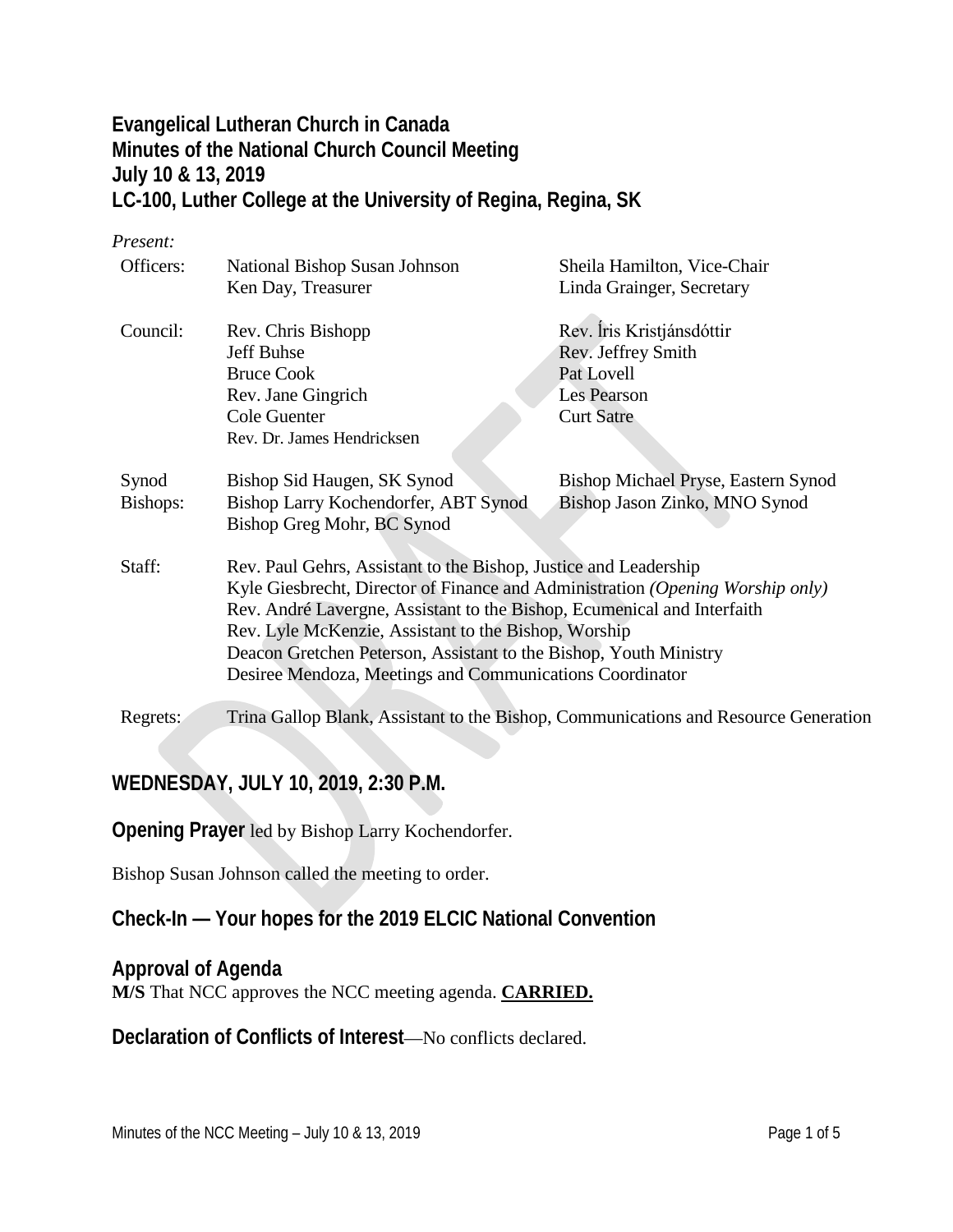### **Approval of March 8–10, 2019 Minutes**

**M/S** That NCC approves the March 8–10, 2019 meeting minutes. **CARRIED.**

### **Approval of NCC E-vote Meeting Minutes**

**M/S** That NCC approves the E-vote meeting minutes (March 29, May 3, June 10 & 25, 2019)

**CC-2019-33** That NCC approves to recommend to the National Convention the following amendment to the administrative bylaws:

Section 7. The members of National Church Council shall be voting delegates at convention. In addition, the maximum number of synod elected or appointed voting delegates at convention shall be one hundred and fifty (150), comprised of a maximum of ninety (90) delegates who shall be lay and a maximum of sixty (60) delegates who shall be rostered pastors or rostered deacons. Of the one hundred and fifty (150) delegates, synods shall make reasonable efforts to elect or appoint one-fifth (1/5) of such delegates who are 16 to 30 years of age as of the first day of convention.

**CC-2019-34** That NCC approves the 2018 audited ELCIC financial statements.

**CC-2019-35** That NCC nominates Linda Grainger for a second term as Secretary and Gene Blishen for a first term as Treasurer.

### **Resolution of the Member of ELCIC Group Services INc.**

*(Appendix A: Minutes of the Resolution of the Member of ELCIC Group Services, Inc.)*

## **Report of the National Bishop**

Bishop Susan Johnson gave an oral report to NCC.

## **Reinstatement to the Roster – Ordained or Diaconal Ministry**

**CC-2019-36** That NCC approves the following recommendation from the Program Committee for Leadership Ministry (PCLM)—

That the Candidacy Manual, Section I "Reinstatement to the Roster – Ordained or Diaconal Ministry be amended as per Tab 6 with additions underlined & in red and deletion strikethrough font.

Rationale: Section 1-2.1-D Adds a new section that acknowledges the possibility of a policy change by the church leading to a change in a person's relationship to discipline.

Section 1.2.2-B Amends the National Office contact from the Secretary to the National Bishop. The National Office's role here is administrative and for record keeping. The Secretary is a volunteer position and is not at the National Office on a regular basis.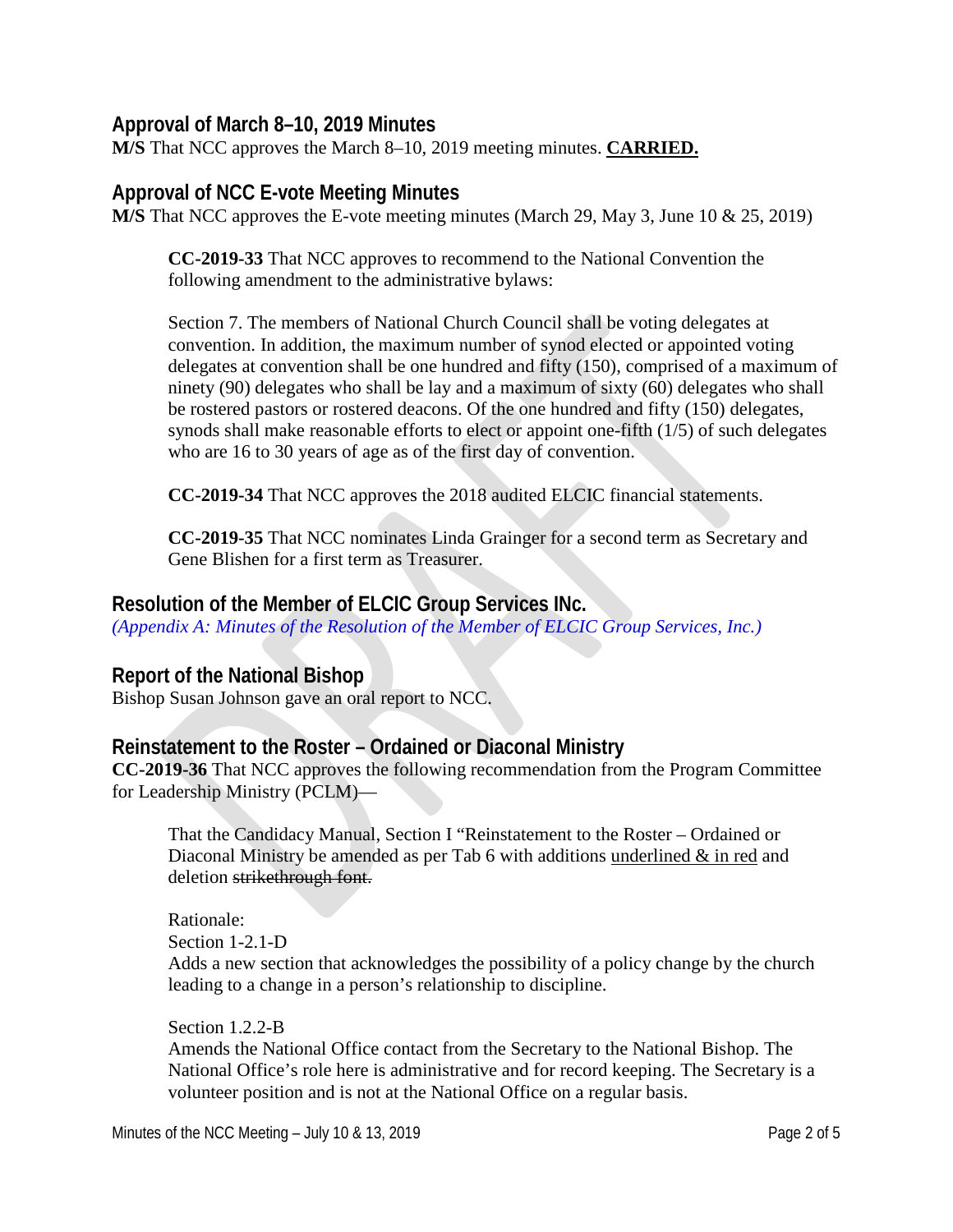Section 1.2.2-G

Adds a new section that verifies the circumstance of changed policy and streamlines the process of going to examining committee. Subsequent sections are re-numbered.

Section 1.2.4-A.2

Adds a new section. Normally the ELCIC does not have a process of putting people on the roster with retired status. In at least one case, the person removed from the roster for sexual orientation related policies has already retired and feels called to reclaim Lutheran pastoral identity. Subsequent sections are re-numbered.

#### **CARRIED.**

## **Appointment to the CLWR Board**

**CC-2019-37** That NCC appoints Mark Johnson (BC Synod) to the Canadian Lutheran World Relief (CLWR) Board for a three-year term (September 2019 to September 2022) and reappoint Pauline Klemencic (EAST Synod) and Stephen Davies (Youth Representative) to the CLWR Board for a second three-year term (September 2019 to September 2022). **CARRIED.**

### **National Convention Updates**

National Convention Agenda *(Editorial Notes and Suggestions for NCC Motions)*

#### **Other Business**

Lutheran Collegiate Bible Institute (LCBI) – Corporation Meeting at the Convention

**Closing Prayer** led by Bishop Larry Kochendorfer.

## **Meeting adjourned.**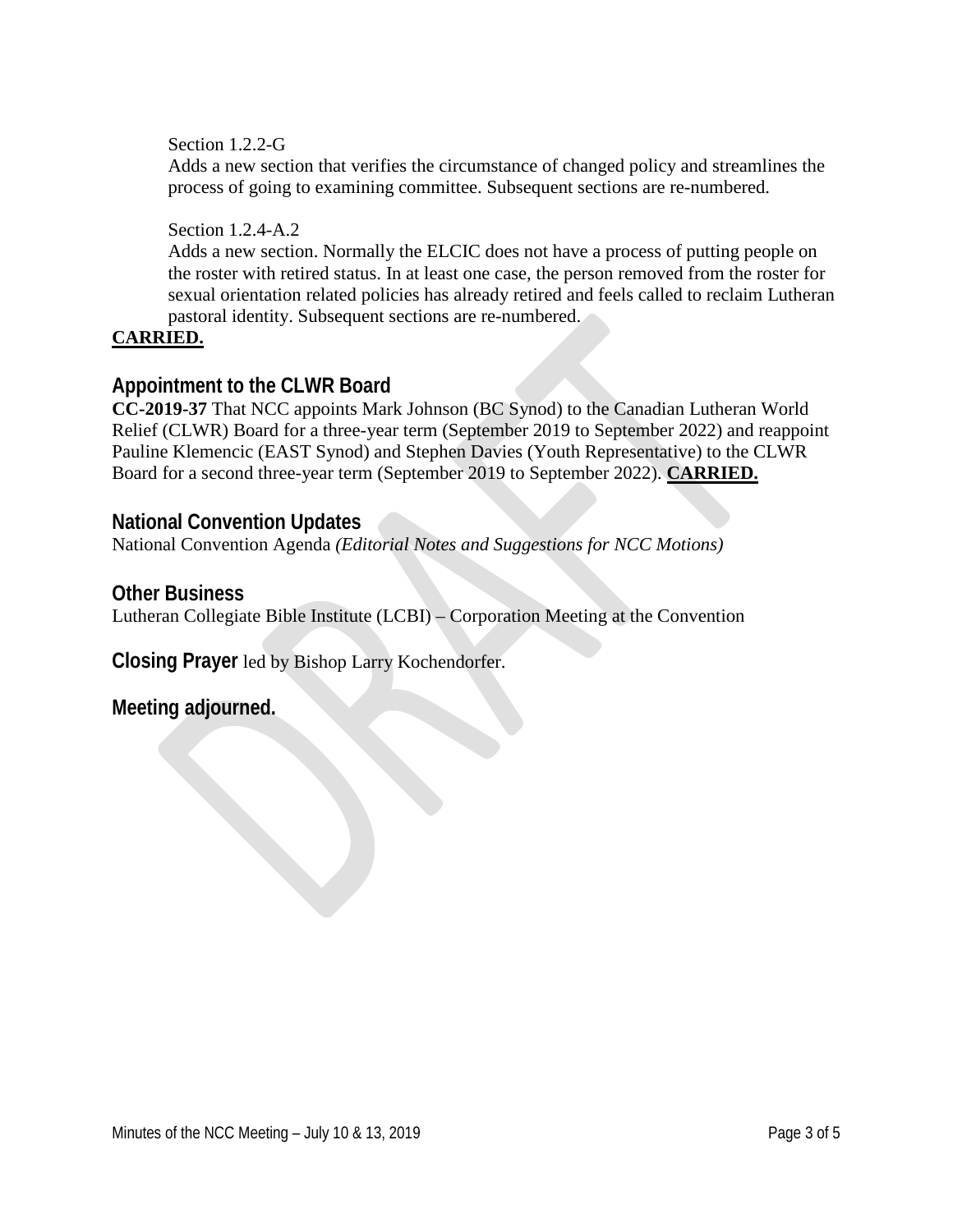## **Evangelical Lutheran Church in Canada Minutes of the National Church Council Meeting July 13, 2019 (Saturday) LC-100, Luther College at the University of Regina**

#### *Present:*

| Officers:         | National Bishop Susan Johnson                                                                                                                                                                                                                                                                                                                                                                  | Sheila Hamilton, Vice-Chair             |
|-------------------|------------------------------------------------------------------------------------------------------------------------------------------------------------------------------------------------------------------------------------------------------------------------------------------------------------------------------------------------------------------------------------------------|-----------------------------------------|
|                   | Ken Day, Treasurer (outgoing)                                                                                                                                                                                                                                                                                                                                                                  | Linda Grainger, Secretary               |
|                   |                                                                                                                                                                                                                                                                                                                                                                                                | Gene Blishen, Treasurer (newly elected) |
| Council:          | Rev. Chris Bishopp                                                                                                                                                                                                                                                                                                                                                                             | Rev. Íris Kristjánsdóttir               |
|                   | Jeff Buhse (outgoing)                                                                                                                                                                                                                                                                                                                                                                          | Rev. Jeffrey Smith (outgoing)           |
|                   | <b>Bruce Cook</b>                                                                                                                                                                                                                                                                                                                                                                              | Pat Lovell                              |
|                   | Rev. Jane Gingrich                                                                                                                                                                                                                                                                                                                                                                             | Les Pearson (outgoing)                  |
|                   | Cole Guenter ( <i>outgoing</i> )                                                                                                                                                                                                                                                                                                                                                               | <b>Curt Satre</b>                       |
|                   | Rev. Dr. James Hendricksen                                                                                                                                                                                                                                                                                                                                                                     | Rev. Kimberlynn McNabb (newly elected)  |
|                   |                                                                                                                                                                                                                                                                                                                                                                                                | John Nilson (newly elected)             |
|                   |                                                                                                                                                                                                                                                                                                                                                                                                | Linda Sander (newly elected)            |
| Synod<br>Bishops: | Bishop Sid Haugen, SK Synod<br>Bishop Larry Kochendorfer, ABT Synod<br>Bishop Greg Mohr, BC Synod                                                                                                                                                                                                                                                                                              | Bishop Jason Zinko, MNO Synod           |
| Staff:            | Rev. Paul Gehrs, Assistant to the Bishop, Justice and Leadrship<br>Rev. André Lavergne, Assistant to the Bishop, Ecumenical and Interfaith<br>Rev. Lyle McKenzie, Assistant to the Bishop, Worship<br>Kyle Giesbrecht, Director of Finance and Administration<br>Deacon Gretchen Peterson, Assistant to the Bishop, Youth Ministry<br>Desiree Mendoza, Meetings and Communications Coordinator |                                         |
| Regrets:          | Bishop Michael Pryse, Eastern Synod<br>Trina Gallop Blank, Assistant to the Bishop, Communications and Resource<br>Generation                                                                                                                                                                                                                                                                  |                                         |

#### **Welcome**

Vice-Chair Sheila Hamilton welcomed everyone to the meeting particularly the newly elected members of the National Church Council who were present – Gene Blishen (Treasurer); Rev. Kimberlynn McNabb (BC Synod); John Nilson (SK Synod) and Linda Sander (MNO Synod) and re-elected NCC members Rev. Jane Gingrich (BC Synod); Pat Lovell (Eastern Synod); and Secretary Linda Grainger. Newly elected Kathleen Jensen (ABT Synod) was not present.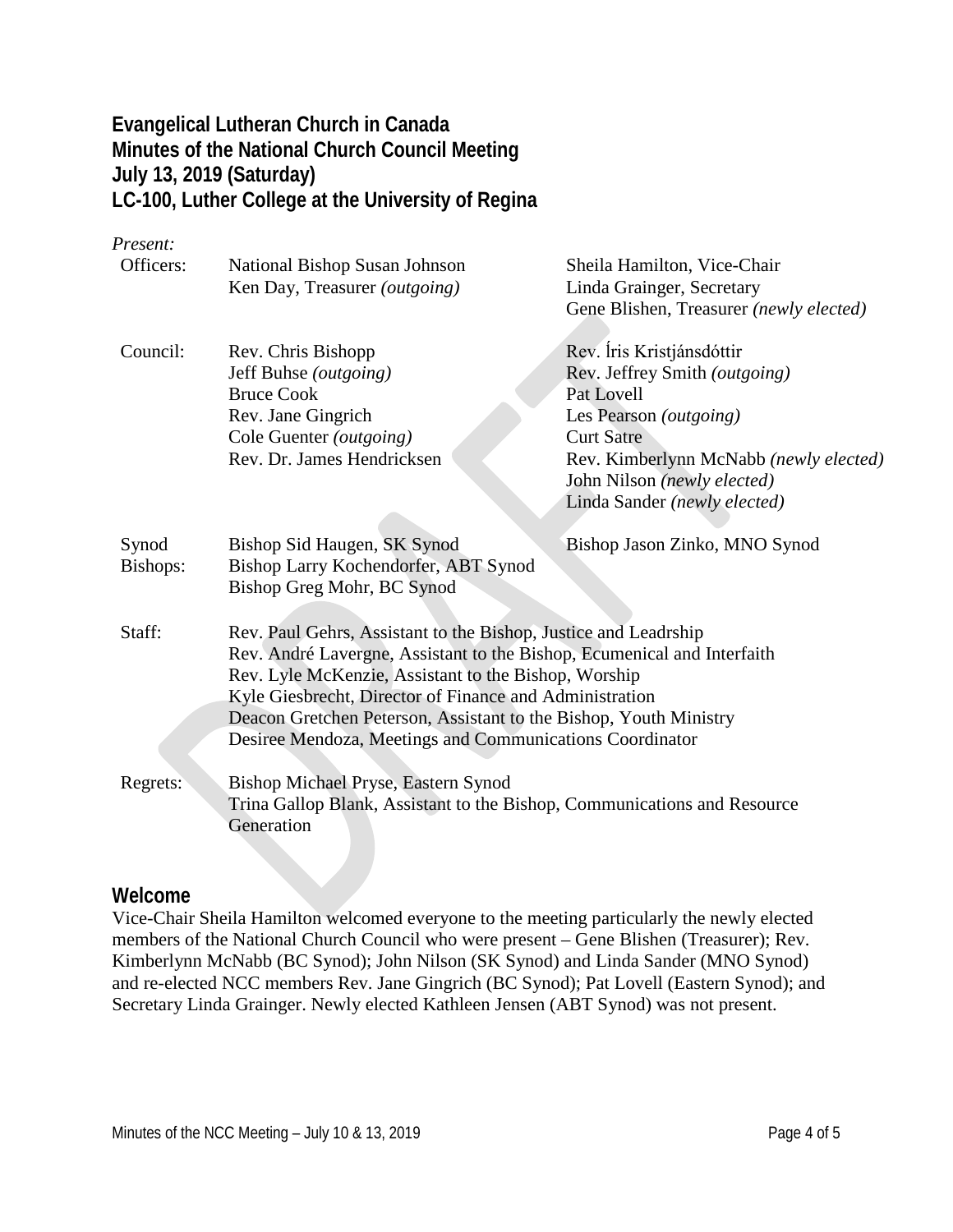# **Debrief on the recently concluded 2019 ELCIC National Convention**

Vice-Chair Sheila Hamilton asked the group how the 2019 ELCIC National Convention measured up to their expectation and hopes. Sharing of insights, comments and observations took place.

## **Next NCC Meetings**

September 5–7, 2019 (Thurs.-Sat.)

- Co-Chaplains—Rev. Jane Gingrich, Bruce Cook and Rev. James Hendricksen (back-up)
- Bible Study—Rev. ĺris Kristjánsdóttir

### 2020

March 6–8 (Fri.-Sun.)

- Chaplain—
- Bible Study—

September 3–5 (Thurs.-Sat.)

**Closing Prayer**

**Meeting Adjourned.**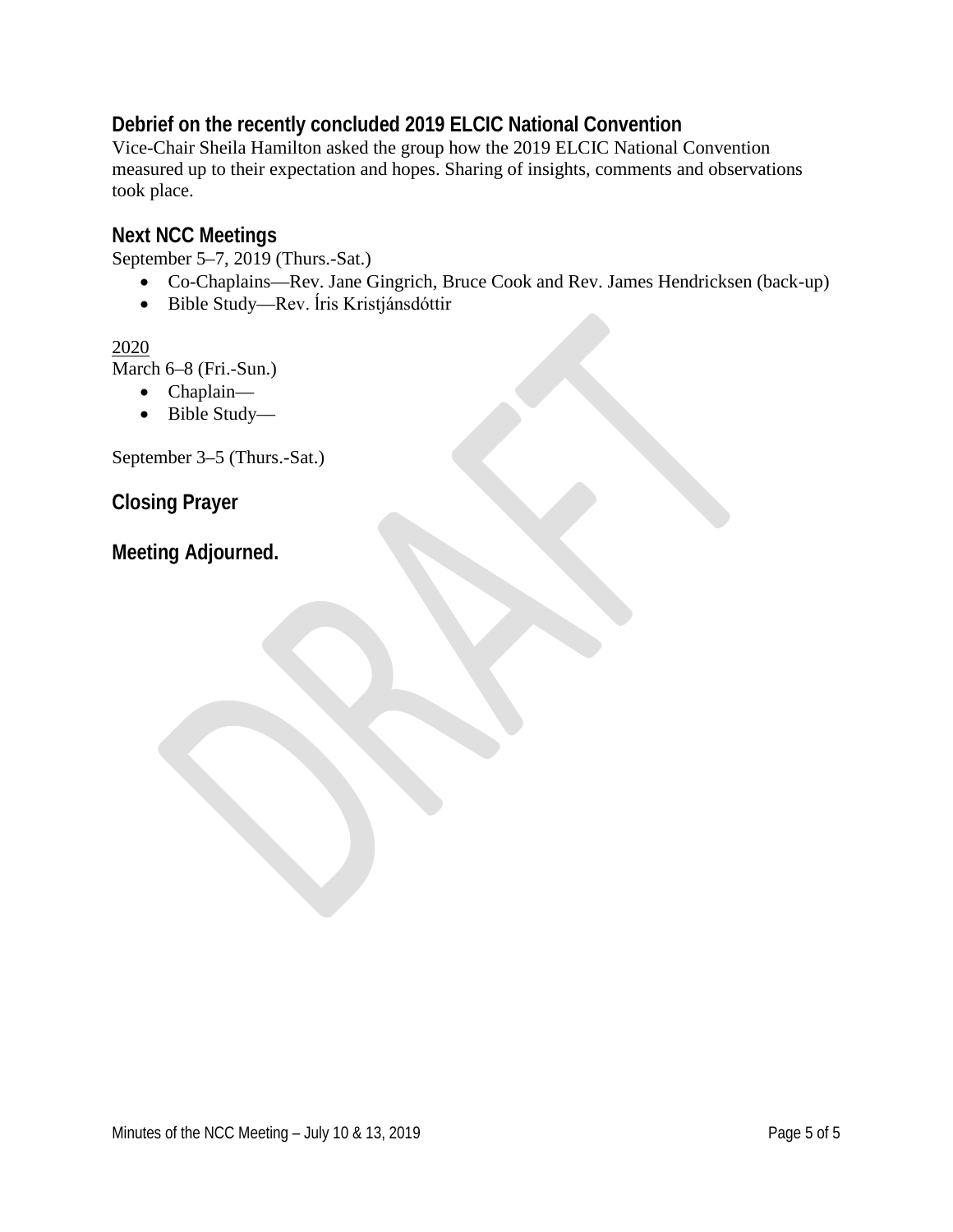# **Minutes of the Resolution of the Member of ELCIC Group Services Inc. (NCC) Meeting – July 10, 2019** **LC-100, Luther College at the University of Regina, Regina, SK**

#### *Present:*

| Officers: | National Bishop Susan Johnson                                                       | Sheila Hamilton, Vice-Chair         |  |
|-----------|-------------------------------------------------------------------------------------|-------------------------------------|--|
|           | Ken Day, Treasurer                                                                  | Linda Grainger, Secretary           |  |
| Council:  | Rev. Chris Bishopp                                                                  | Rev. Íris Kristjánsdóttir           |  |
|           | Jeff Buhse                                                                          | Rev. Jeffrey Smith                  |  |
|           | <b>Bruce Cook</b>                                                                   | Pat Lovell                          |  |
|           | Rev. Jane Gingrich                                                                  | Les Pearson                         |  |
|           | Cole Guenter                                                                        | <b>Curt Satre</b>                   |  |
|           | Rev. Dr. James Hendricksen                                                          |                                     |  |
| Synod     | Bishop Sid Haugen, SK Synod                                                         | Bishop Michael Pryse, Eastern Synod |  |
| Bishops:  | Bishop Larry Kochendorfer, ABT Synod                                                | Bishop Jason Zinko, MNO Synod       |  |
|           | Bishop Greg Mohr, BC Synod                                                          |                                     |  |
| Staff:    | Rev. Paul Gehrs, Assistant to the Bishop, Justice and Leadership                    |                                     |  |
|           | Kyle Giesbrecht, Director of Finance and Administration (Opening Worship only)      |                                     |  |
|           | Rev. André Lavergne, Assistant to the Bishop, Ecumenical and Interfaith             |                                     |  |
|           | Rev. Lyle McKenzie, Assistant to the Bishop, Worship                                |                                     |  |
|           | Deacon Gretchen Peterson, Assistant to the Bishop, Youth Ministry                   |                                     |  |
|           | Desiree Mendoza, Meetings and Communications Coordinator                            |                                     |  |
| Regrets:  | Trina Gallop Blank, Assistant to the Bishop, Communications and Resource Generation |                                     |  |

#### **Resolution of the Sole Member**

**M/S** Be it resolved that the Resolution be ratified, authorized, and approved so that The Place Community Church be accepted as a subscribing employer in the ELCIC Group Benefits Plan upon signing a Subscription Agreement and if they further request to be a participating employer in the ELCIC Pension Plan that they be accepted upon signing a Participant Agreement. **CARRIED.**

 *(See Attachment 1: Signed Resolution of the Sole Member of ELCIC Group Services, Inc.)*

**Meeting adjourned.**